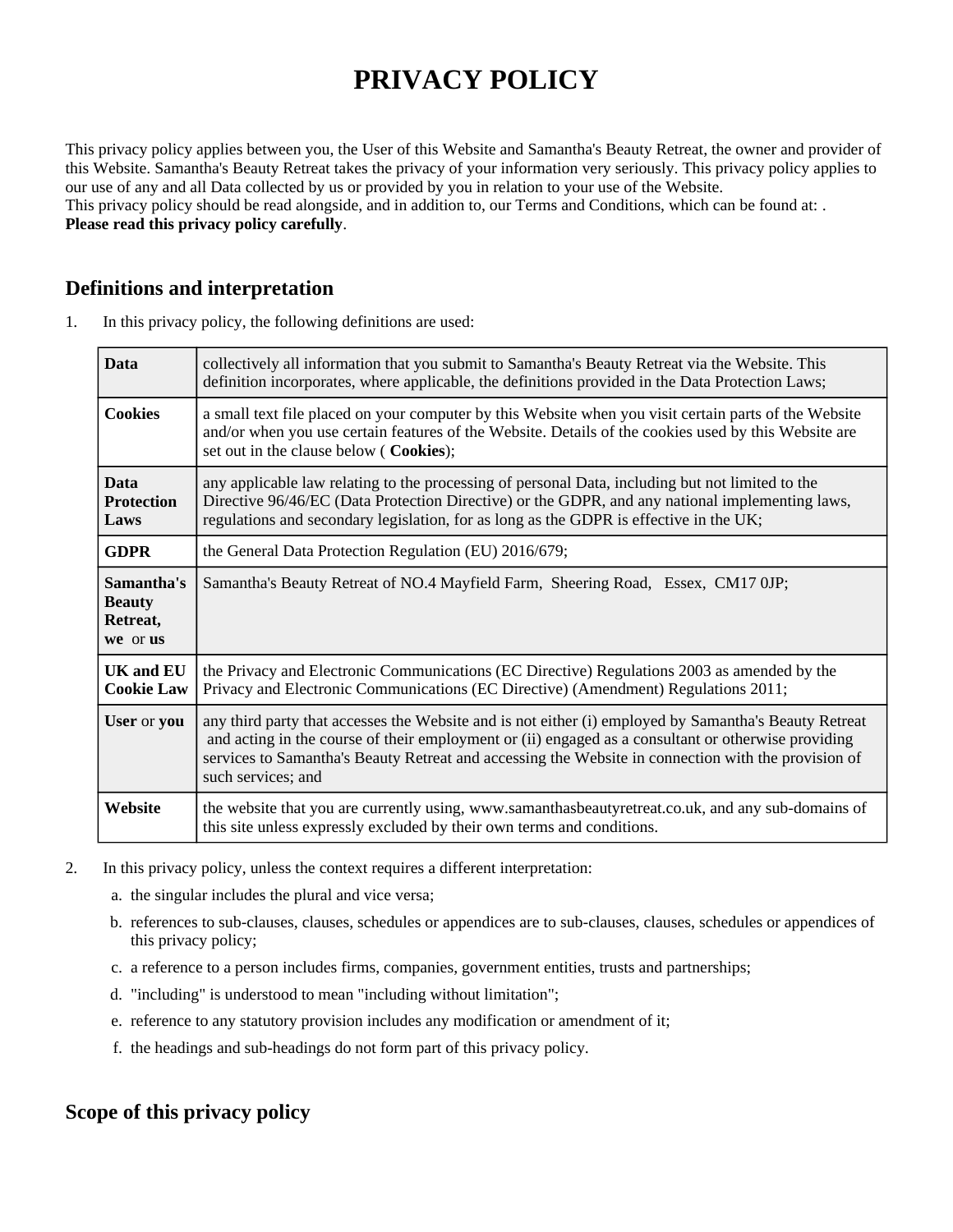- 3. This privacy policy applies only to the actions of Samantha's Beauty Retreat and Users with respect to this Website. It does not extend to any websites that can be accessed from this Website including, but not limited to, any links we may provide to social media websites.
- 4. For purposes of the applicable Data Protection Laws, Samantha's Beauty Retreat is the "data controller". This means that Samantha's Beauty Retreat determines the purposes for which, and the manner in which, your Data is processed.

### **Data collected**

- 5. We may collect the following Data, which includes personal Data, from you:
	- a. name;
	- b. date of birth;
	- c. gender;
	- d. job title;
	- e. profession;
	- f. contact Information such as email addresses and telephone numbers;
	- g. demographic information such as postcode, preferences and interests;
	- h. financial information such as credit / debit card numbers;
	- i. IP address (automatically collected);
	- j. web browser type and version (automatically collected);
	- k. operating system (automatically collected);
	- l. a list of URLs starting with a referring site, your activity on this Website, and the site you exit to (automatically collected);

in each case, in accordance with this privacy policy.

#### **How we collect Data**

- 6. We collect Data in the following ways:
	- a. data is given to us by you ; and
	- b. data is collected automatically.

#### **Data that is given to us by you**

- 7. Samantha's Beauty Retreat will collect your Data in a number of ways, for example:
	- a. when you contact us through the Website, by telephone, post, e-mail or through any other means;
	- b. when you complete surveys that we use for research purposes (although you are not obliged to respond to them);
	- c. when you enter a competition or promotion through a social media channel;
	- d. when you elect to receive marketing communications from us;
	- e. when you use our services;

in each case, in accordance with this privacy policy.

#### **Data that is collected automatically**

8. To the extent that you access the Website, we will collect your Data automatically, for example: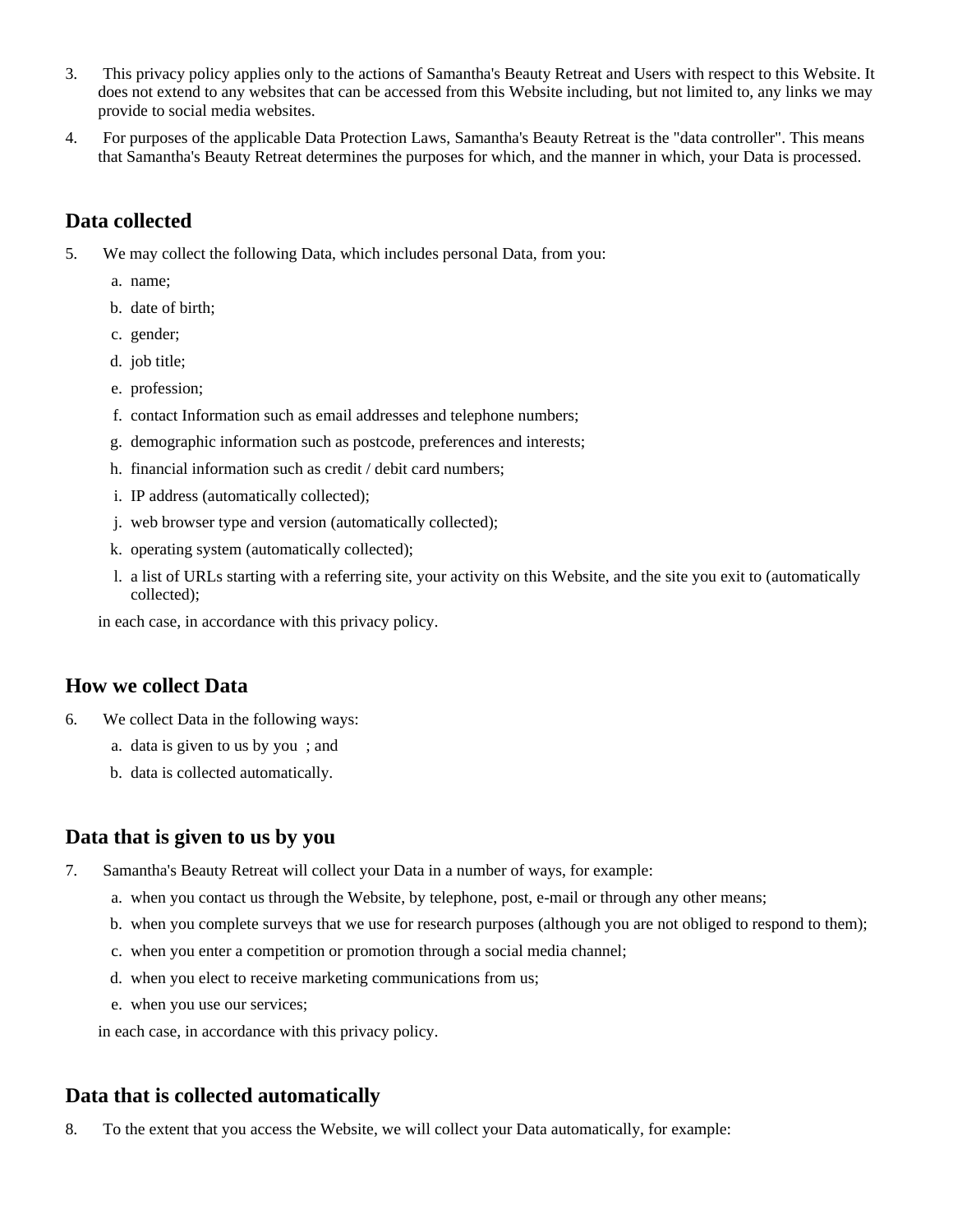- a. we automatically collect some information about your visit to the Website. This information helps us to make improvements to Website content and navigation, and includes your IP address, the date, times and frequency with which you access the Website and the way you use and interact with its content.
- b. we will collect your Data automatically via cookies, in line with the cookie settings on your browser. For more information about cookies, and how we use them on the Website, see the section below, headed "Cookies".

#### **Our use of Data**

- 9. Any or all of the above Data may be required by us from time to time in order to provide you with the best possible service and experience when using our Website. Specifically, Data may be used by us for the following reasons:
	- a. internal record keeping;
	- b. improvement of our products / services;
	- c. transmission by email of marketing materials that may be of interest to you;
	- d. contact for market research purposes which may be done using email, telephone, fax or mail. Such information may be used to customise or update the Website;

in each case, in accordance with this privacy policy.

- 10. We may use your Data for the above purposes if we deem it necessary to do so for our legitimate interests. If you are not satisfied with this, you have the right to object in certain circumstances (see the section headed "Your rights" below).
- 11. For the delivery of direct marketing to you via e-mail, we'll need your consent, whether via an opt-in or soft-opt-in:
	- a. soft opt-in consent is a specific type of consent which applies when you have previously engaged with us (for example, you contact us to ask us for more details about a particular product/service, and we are marketing similar products/services). Under "soft opt-in" consent, we will take your consent as given unless you opt-out.
	- b. for other types of e-marketing, we are required to obtain your explicit consent; that is, you need to take positive and affirmative action when consenting by, for example, checking a tick box that we'll provide.
	- c. if you are not satisfied about our approach to marketing, you have the right to withdraw consent at any time. To find out how to withdraw your consent, see the section headed "Your rights" below.

#### **Who we share Data with**

- 12. We may share your Data with the following groups of people for the following reasons:
	- a. any of our group companies or affiliates to ensure the proper administration of your website and business;
	- b. our employees, agents and/or professional advisors to obtain advice from professional advisers;
	- c. third party payment providers who process payments made over the Website to enable third party payment providers to process user payments and refunds;

in each case, in accordance with this privacy policy.

#### **Keeping Data secure**

- 13. We will use technical and organisational measures to safeguard your Data, for example:
	- a. access to your account is controlled by a password and a user name that is unique to you.
	- b. we store your Data on secure servers.
	- c. payment details are encrypted using SSL technology (typically you will see a lock icon or green address bar (or both) in your browser when we use this technology.
- 14. Technical and organisational measures include measures to deal with any suspected data breach. If you suspect any misuse or loss or unauthorised access to your Data, please let us know immediately by contacting us via this e-mail address: samanthasbeauty1@gmail.com.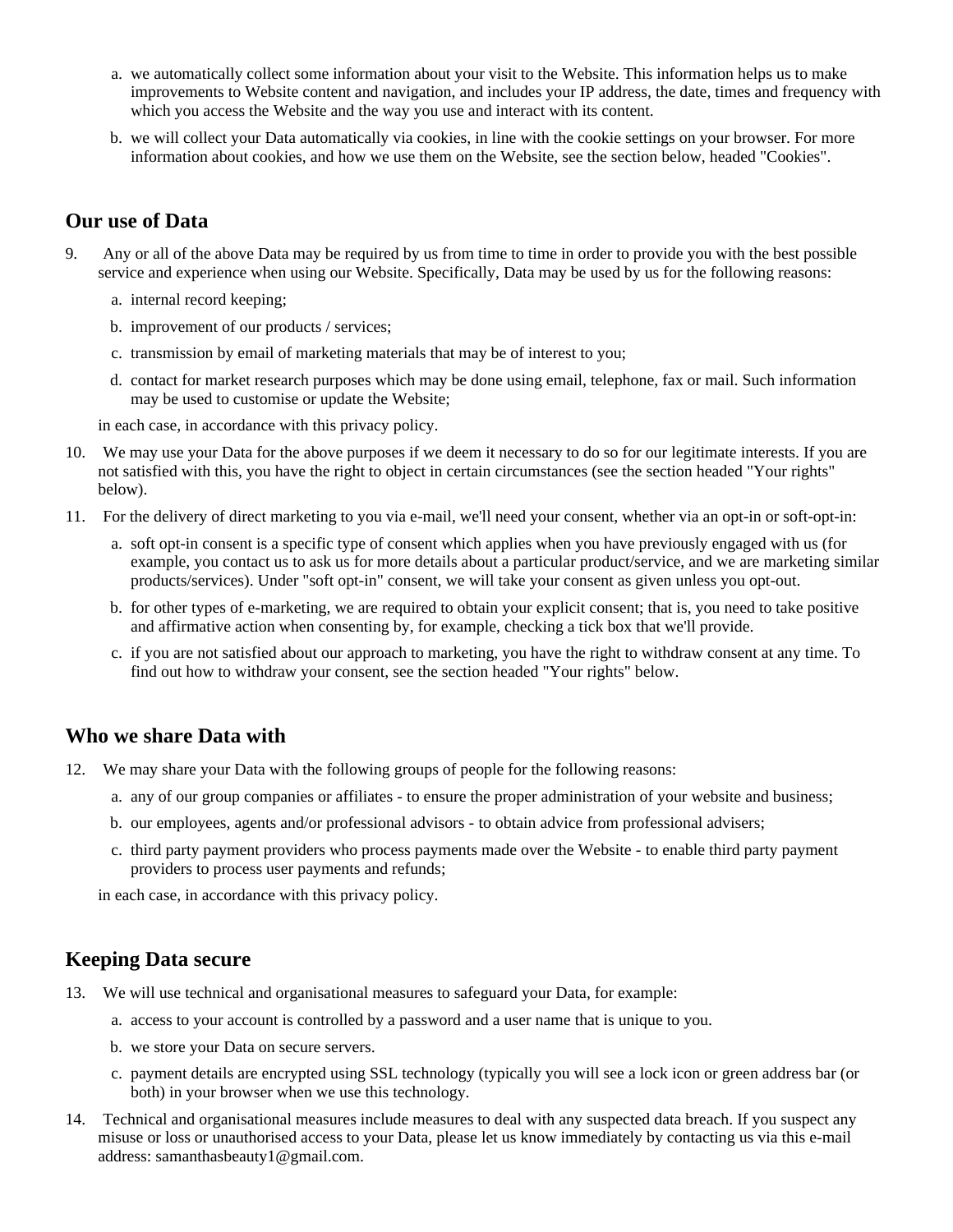15. If you want detailed information from Get Safe Online on how to protect your information and your computers and devices against fraud, identity theft, viruses and many other online problems, please visit www.getsafeonline.org. Get Safe Online is supported by HM Government and leading businesses.

#### **Data retention**

- 16. Unless a longer retention period is required or permitted by law, we will only hold your Data on our systems for the period necessary to fulfil the purposes outlined in this privacy policy or until you request that the Data be deleted.
- 17. Even if we delete your Data, it may persist on backup or archival media for legal, tax or regulatory purposes.

## **Your rights**

- 18. You have the following rights in relation to your Data:
	- a. **Right to access** the right to request (i) copies of the information we hold about you at any time, or (ii) that we modify, update or delete such information. If we provide you with access to the information we hold about you, we will not charge you for this, unless your request is "manifestly unfounded or excessive." Where we are legally permitted to do so, we may refuse your request. If we refuse your request, we will tell you the reasons why.
	- b. **Right to correct** the right to have your Data rectified if it is inaccurate or incomplete.
	- c. **Right to erase** the right to request that we delete or remove your Data from our systems.
	- d. **Right to restrict our use of your Data** the right to "block" us from using your Data or limit the way in which we can use it.
	- e. **Right to data portability** the right to request that we move, copy or transfer your Data.
	- f. **Right to object** the right to object to our use of your Data including where we use it for our legitimate interests.
- 19. To make enquiries, exercise any of your rights set out above, or withdraw your consent to the processing of your Data (where consent is our legal basis for processing your Data), please contact us via this e-mail address: samanthasbeauty1@gmail.com.
- 20. If you are not satisfied with the way a complaint you make in relation to your Data is handled by us, you may be able to refer your complaint to the relevant data protection authority. For the UK, this is the Information Commissioner's Office (ICO). The ICO's contact details can be found on their website at https://ico.org.uk/.
- 21. It is important that the Data we hold about you is accurate and current. Please keep us informed if your Data changes during the period for which we hold it.

#### **Links to other websites**

22. This Website may, from time to time, provide links to other websites. We have no control over such websites and are not responsible for the content of these websites. This privacy policy does not extend to your use of such websites. You are advised to read the privacy policy or statement of other websites prior to using them.

#### **Changes of business ownership and control**

- 23. Samantha's Beauty Retreat may, from time to time, expand or reduce our business and this may involve the sale and/or the transfer of control of all or part of Samantha's Beauty Retreat. Data provided by Users will, where it is relevant to any part of our business so transferred, be transferred along with that part and the new owner or newly controlling party will, under the terms of this privacy policy, be permitted to use the Data for the purposes for which it was originally supplied to us.
- 24. We may also disclose Data to a prospective purchaser of our business or any part of it.
- 25. In the above instances, we will take steps with the aim of ensuring your privacy is protected.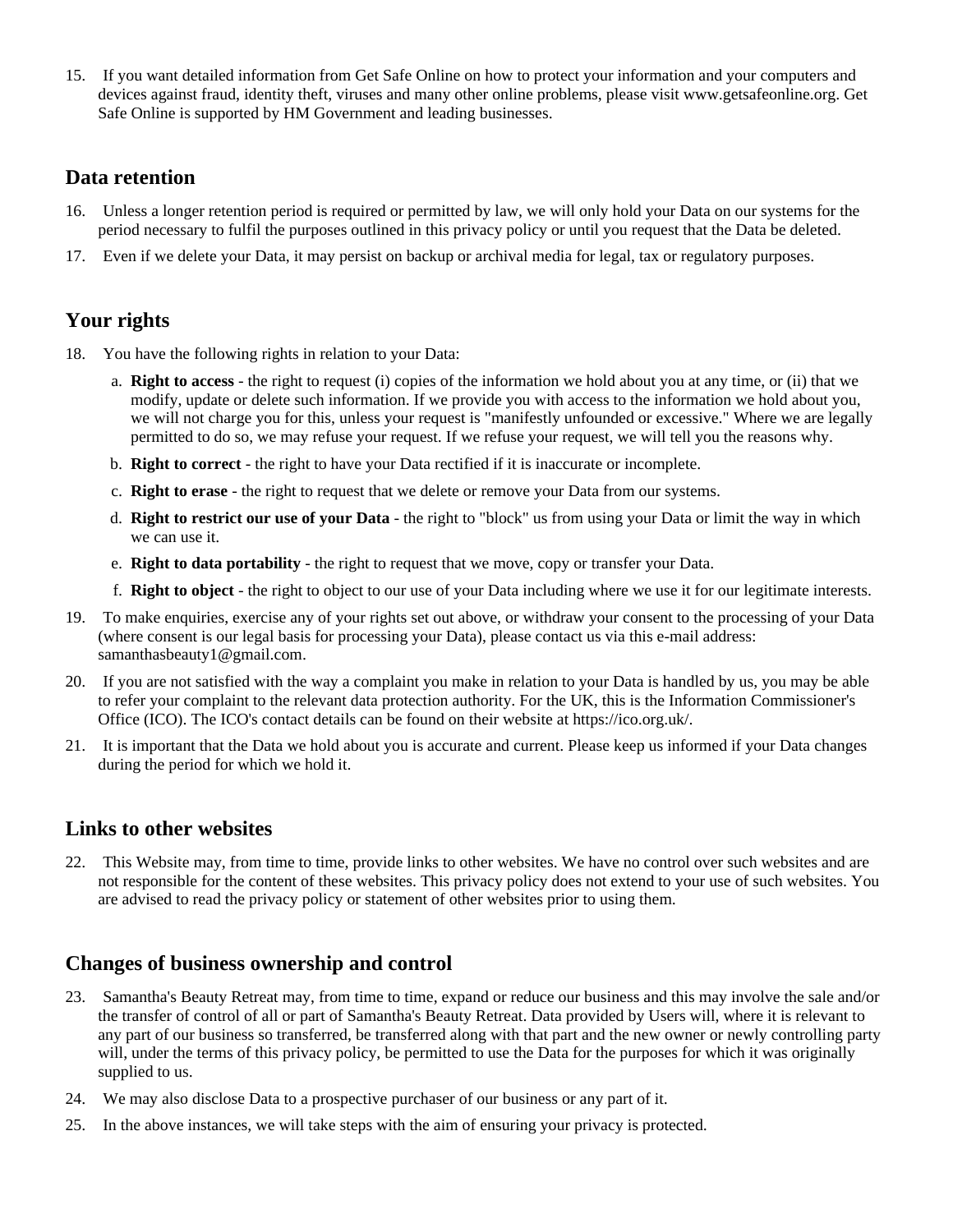## **Cookies**

- 26. This Website may place and access certain Cookies on your computer. Samantha's Beauty Retreat uses Cookies to improve your experience of using the Website and to improve our range of products and services. Samantha's Beauty Retreat has carefully chosen these Cookies and has taken steps to ensure that your privacy is protected and respected at all times.
- 27. All Cookies used by this Website are used in accordance with current UK and EU Cookie Law.
- 28. Before the Website places Cookies on your computer, you will be presented with a message bar requesting your consent to set those Cookies. By giving your consent to the placing of Cookies, you are enabling Samantha's Beauty Retreat to provide a better experience and service to you. You may, if you wish, deny consent to the placing of Cookies; however certain features of the Website may not function fully or as intended.
- 29. This Website may place the following Cookies:

| <b>Type of Cookie</b>          | <b>Purpose</b>                                                                                                                                                                                                                                                                     |
|--------------------------------|------------------------------------------------------------------------------------------------------------------------------------------------------------------------------------------------------------------------------------------------------------------------------------|
| Strictly necessary cookies     | These are cookies that are required for the operation of our website. They<br>include, for example, cookies that enable you to log into secure areas of our<br>website, use a shopping cart or make use of e-billing services.                                                     |
| Analytical/performance cookies | They allow us to recognise and count the number of visitors and to see how<br>visitors move around our website when they are using it. This helps us to<br>improve the way our website works, for example, by ensuring that users are<br>finding what they are looking for easily. |
| <b>Functionality cookies</b>   | These are used to recognise you when you return to our website. This enables us<br>to personalise our content for you, greet you by name and remember your<br>preferences (for example, your choice of language or region).                                                        |

- 30. You can find a list of Cookies that we use in the Cookies Schedule.
- 31. You can choose to enable or disable Cookies in your internet browser. By default, most internet browsers accept Cookies but this can be changed. For further details, please consult the help menu in your internet browser.
- 32. You can choose to delete Cookies at any time; however you may lose any information that enables you to access the Website more quickly and efficiently including, but not limited to, personalisation settings.
- 33. It is recommended that you ensure that your internet browser is up-to-date and that you consult the help and guidance provided by the developer of your internet browser if you are unsure about adjusting your privacy settings.
- 34. For more information generally on cookies, including how to disable them, please refer to aboutcookies.org. You will also find details on how to delete cookies from your computer.

## **General**

- 35. You may not transfer any of your rights under this privacy policy to any other person. We may transfer our rights under this privacy policy where we reasonably believe your rights will not be affected.
- 36. If any court or competent authority finds that any provision of this privacy policy (or part of any provision) is invalid, illegal or unenforceable, that provision or part-provision will, to the extent required, be deemed to be deleted, and the validity and enforceability of the other provisions of this privacy policy will not be affected.
- 37. Unless otherwise agreed, no delay, act or omission by a party in exercising any right or remedy will be deemed a waiver of that, or any other, right or remedy.
- 38. This Agreement will be governed by and interpreted according to the law of England and Wales. All disputes arising under the Agreement will be subject to the exclusive jurisdiction of the English and Welsh courts.

## **Changes to this privacy policy**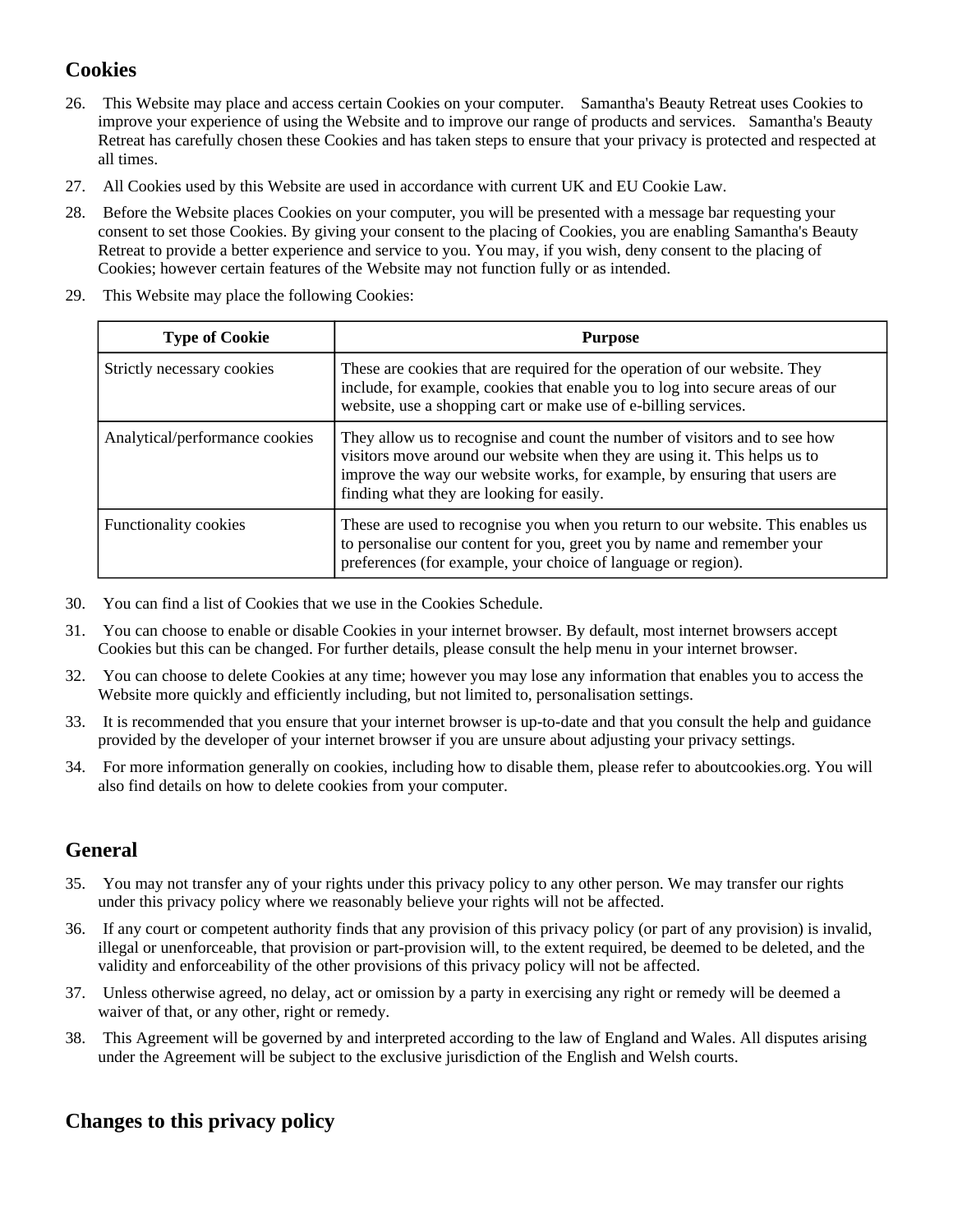39. Samantha's Beauty Retreat reserves the right to change this privacy policy as we may deem necessary from time to time or as may be required by law. Any changes will be immediately posted on the Website and you are deemed to have accepted the terms of the privacy policy on your first use of the Website following the alterations.

You may contact Samantha's Beauty Retreat by email at samanthasbeauty1@gmail.com.

## **Attribution**

40. This privacy policy was created using a document from [Rocket Lawyer](https://www.rocketlawyer.com/gb/en/) (https://www.rocketlawyer.com/gb/en). **07 October 2019**